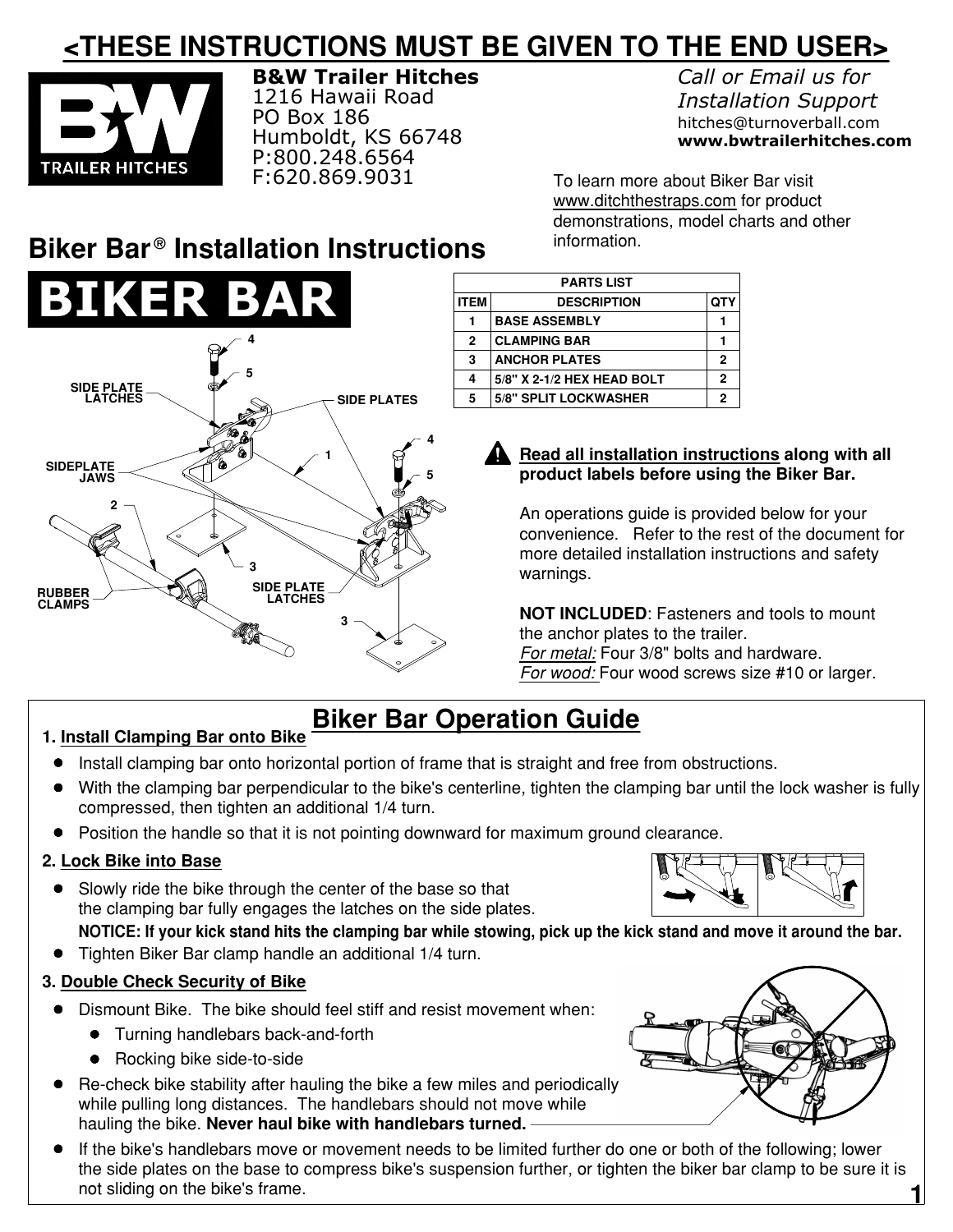## **WARNING Failure to comply with the safety information in these instructions could result in serious injury or death.**

Read all installation and operating instructions along with all labels before using this product.

The platform which the product will be attached to must be strong enough to withstand the forces associated with securely holding and transporting a motorcycle (properly supported ¾" plywood equivalent or higher). The mounting surface must be uniformly level and free of debris. Do not mount the Biker Bar to any platform which may have structural defects, cracks, or is degraded in a way which might detract from the platform's ability to hold a properly mounted motorcycle.

The Biker Bar base must be installed on a platform that is directly supported by axles. If using a "Stacker" or other multi−level platform trailer, the base may only

# **Install Biker Bar Clamp onto Bike**

- *1.* Identify clamping bar location: The clamping bar is designed to clamp around the horizontal portion of the bike's frame below the engine and transmission with the handle on the right side of the bike. See Figure A1 for example. The bar should be clamped where:
	- The rubber clamps fully engage a straight portion of the frame so that the clamping bar is perpendicular to the centerline of the bike.
	- $\bullet$ The clamps will not interfere with, brake lines, wiring harnesses, exhaust, foot pegs, floorboards, or other bike components. These components may need to be moved or adjusted to provide a location for the clamps.
	- The side plates of the base will not interfere with bike features. The side plates extend above the center of the clamping bar about 1−7/8". Make sure there will be enough clearance above the side plates.
	- The kickstand will have as much of its normal function as possible. On some bikes, the clamping bar may prevent the kickstand from swinging freely to its riding position. The kickstands of some bikes will need to be lifted over the bar by hand due to where the bar must clamp. In rare cases some bikes may require that the kickstand stays down while the bike is hauled.



Without proper knowledge, towing can be a dangerous activity. Understand all the risks involved with towing before proceeding. For information on towing safety, see "The Trailer Handbook: A Guide to Understanding Trailer and Towing Safety" from the National Association of Trailer Manufacturers, www.NATM.com.



Do not modify this product in any manner. Doing so could alter its integrity and lead to a loss of attachment between the trailer and the motorcycle.



The Biker Bar is designed to secure a bike in−line with the direction of travel only. Serious injury and/or property damage may occur if the bike is in a different orientation than in−line with the direction of travel.

be installed on the lowest platform.<br>
Always check that all the bolted connections are tight and that the trailer surface integrity meets mounting expectations before towing.

- **WARNING: Failure to clear objects from around the clamping area may cause damage to the bike.**
- *Secure clamping bar:* After locating the optimal location for the bar, tighten the bar around the frame with the handle until the lock washer is fully compressed as shown in Figure A2, then tighten an additional 1/4 turn. This position should be noted so that the clamping bar is in the same location every time the bike is latched into the base. Always flip the handle up away from the ground before moving the bike with the clamping bar attached. *2.*
	- **WARNING: Failure to correctly tighten the clamping bar may result in excessive wear to the rubber pads, other property damage, and/or serious injury.**



**Figure A2: Clamp handle.**

**WARNING: The clamping bar significantly reduces the bike's ground clearance and may prevent safe loading while the bar is installed.**

**Figure A1: Clamping bar on bike frame.**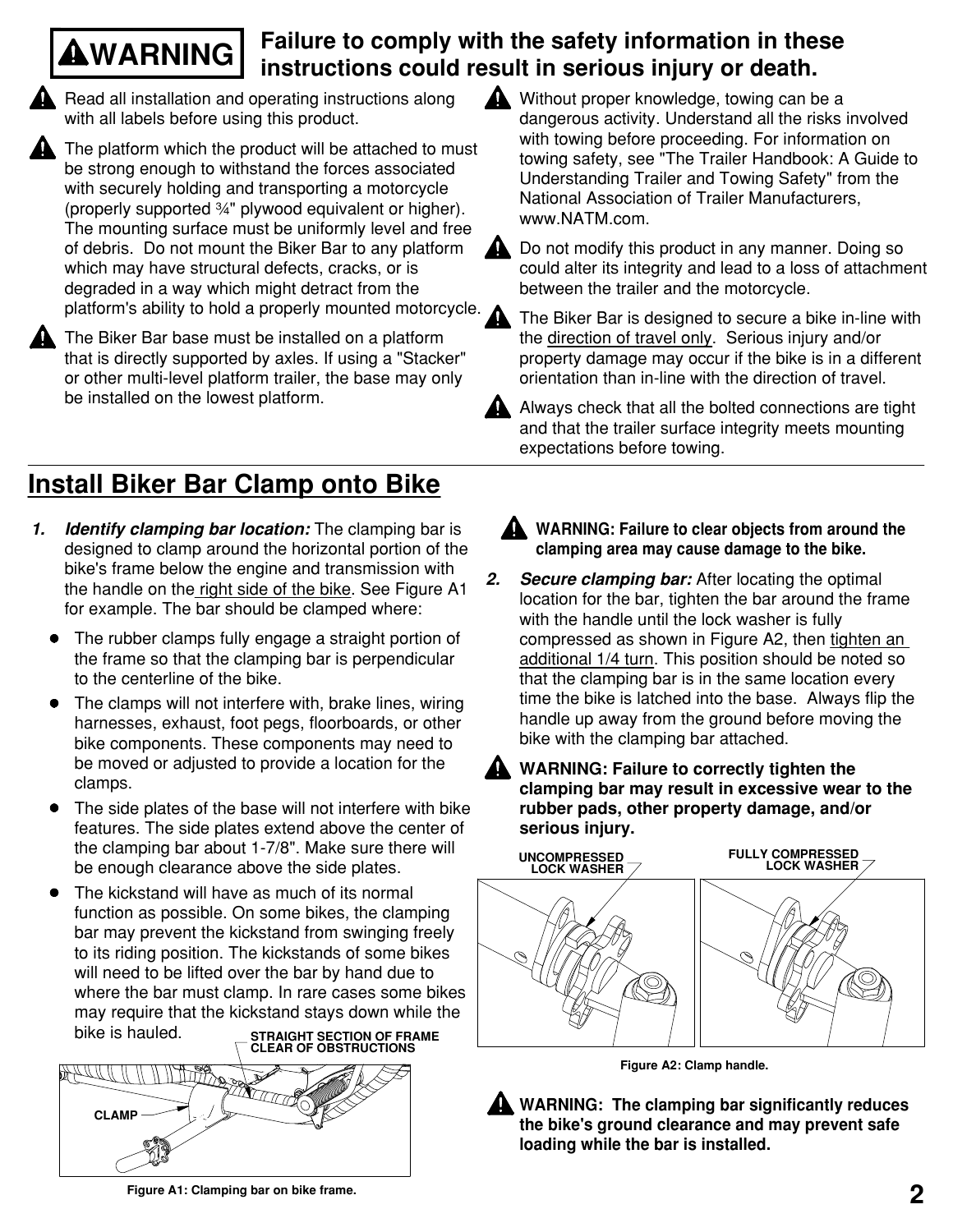# **Install Biker Bar Base onto Trailer**

## **Tools and hardware required:**

- The bike to be transported is required for the base installation process.
- Four fasteners (not provided) for anchor plates, *wood screws (size #10 or larger) or 3/8" bolts, and tools to attach either.*
- One 15/16" and one 9/16" wrench and/or socket.
- A 5/8" drill bit and drill, tape measure and marker.
- *Trailer floor material.* The base may be installed on wooden or metal floors that are rigid enough to support the weight of the bike. A layer of plywood (3/4" min.) is recommended under metal floors to provide additional support and increase the material thickness that the bolts attach to. *1.*

**NOTE: The Biker Bar may be installed into any transport or floor which meets floor strength requirements. The Biker Bar base must be installed so that the bike can be safely ridden into the base.** 

*Find base installation location.* With the clamping bar installed, position the bike on the trailer as it will be hauled. The bike must be in line with the direction of travel, and the floor must be free from obstructions in the area of the clamping bar. Note the location of the clamping bar relative to the floor by marking the floor or measuring to a reference point on the trailer, see figure B1**.** *2.*



**Figure B1: View looking at side of bike and trailer.**

*Verify base installation location.* Place the Biker Bar base onto the trailer so that the mark or measurement taken earlier is aligned to the middle of the base, see figure B2. Double check that the base is square with the front or rear of the trailer. *3.*



**FIGURE B2: View looking down at trailer floor.**

*Center the base and mark hole locations.* If installing a single Biker Bar on the trailer, use a tape measure to center the Biker Bar base in the middle of the trailer. If installing multiple Biker Bars, check that there is adequate distance between the bases so that the bikes will be clear of each other when riding into the base. Once the base is in its final location, mark the two holes on either side of the base in preparation for drilling the floor. *4.*

*Check hole locations and drill.* With a tape measure, check that there is space for the anchor plates and that the underside of the trailer is free of any obstructions in the area to be drilled, such as, cross members, wiring, or tanks of any kind. **Next, drill the two marked locations with a 5/8" drill.** *5.*



**WARNING: Failure to check under the trailer for obstructions may may cause property damage and/or serious injury.**

**Secure the base.** Place the base over the holes and insert the 5/8" bolts as shown in figure B3. Thread the anchor plates onto the bolts with the nuts down as shown. With the face of the anchor plates flush with the floor, secure the anchor plates to the bottom side of the trailer with bolts or wood screws using the holes provided, see Figure B4. Tighten the two 5/8" bolts securing the base to the floor. *6.*



**Figure B3: View looking at biker bar base.**



**Figure B4: View looking up at bottom of trailer.**

**Adjust Biker Bar Base Height**

- **WARNING: The Biker Bar height must be set so that the bike's suspension is compressed as instructed on pages 3 & 4. The pressure exerted by the suspension is critical in stabilizing the bike when trailered. Failure to properly set the height of the base may cause serious injury and/or property damage.**
- *Measure clamping bar on bike.* With the clamping bar installed and while sitting on the bike, measure the distance from the top of the clamping bar tube to the trailer floor, see Figure C1. Check dimension on both sides of the bike to ensure bike is even side to side. *1.*